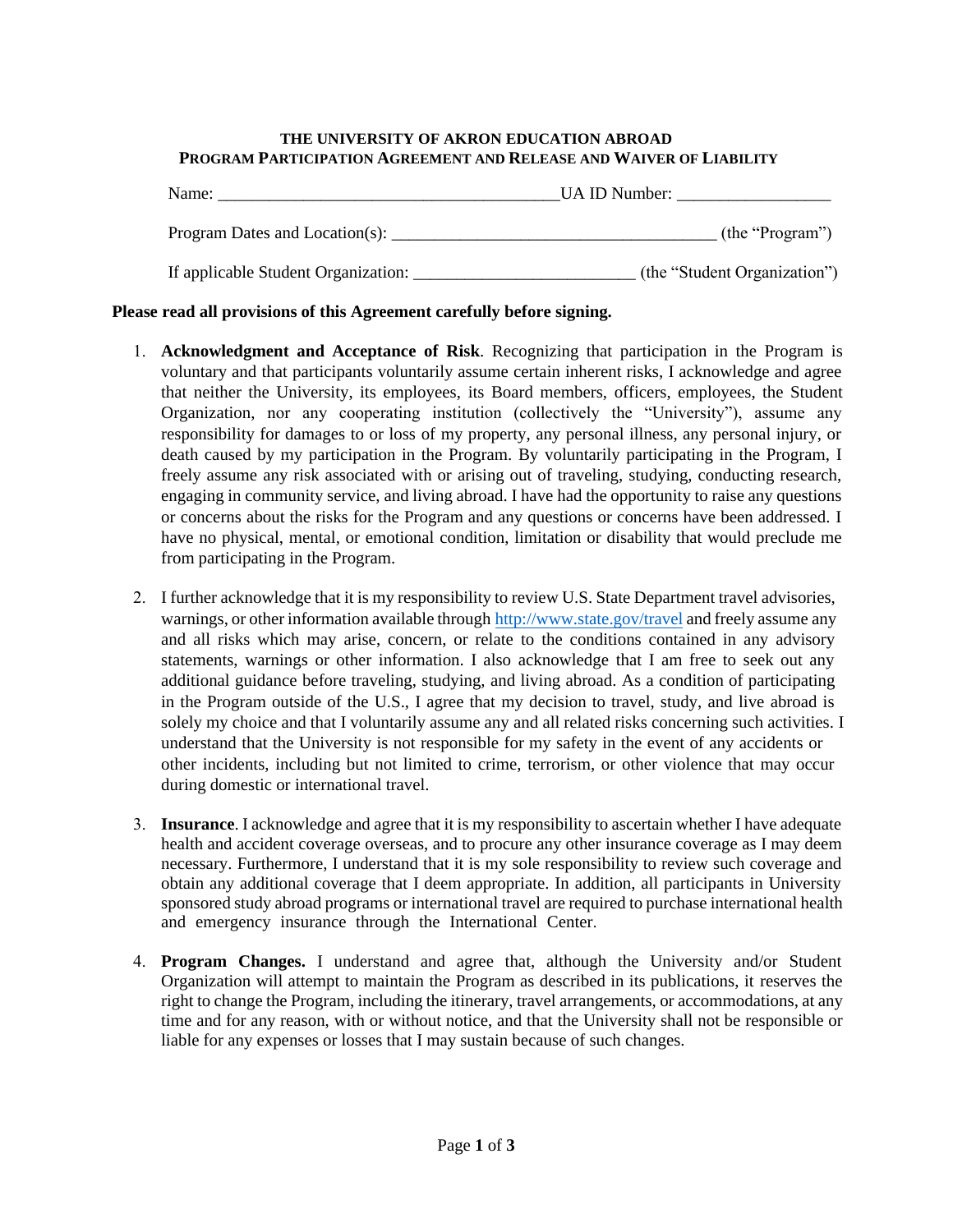- 4. **Eligibility For Participation.** I understand and agree that my participation in this program is contingent upon my continued good academic standing and good standing with the Office of Student Conduct. If my eligibility status changes prior to departure, the University reserves the right to prohibit my participation in the program, and I understand that I will be responsible for any nonrefundable fees and costs incurred on my behalf.
- 5. **Removal From Program.** I understand and agree that the University reserves the right to expel me from the Program at any time if it determines, in its sole discretion, that my actions or general behavior impede or obstruct the Program or if I fail to follow University policies. If this Program involves a Partner Institution, the Partner Institution may, in consultation with the University, ask me to depart the program if I do not abide by the Partner Institution's guidelines. I will attend all classes, take all examinations and do all assigned work. I understand that I am responsible for ensuring my health and safety during my stay in the host country. I understand that if I am removed from the Program that I will responsible for any fees or costs to return the United States, and the University will not pay any fee incurred in my return.
- 6. **Local Laws and Prohibition of Illegal Drugs.** I understand and agree that violations of local law will be referred to and handled by law enforcement authorities. Moreover, I further agree that the use of illegal drugs in any form will not be tolerated and shall be grounds for immediate expulsion from the Program and total forfeiture of all program fees. I understand that while I am a visitor in a foreign country, I am subject to the laws of that country.
- 7. **Waiver, Release, and Hold Harmless**. I do hereby forever and absolutely waive and release any and all claims against the University arising out of or relating to my participation in the Program, including, but not limited to, claims related to any injury, loss, damage, accident, natural disaster, delay or expense resulting from the use of any vehicle, any strikes, act of war, acts of terrorism, weather, sickness, quarantine, government restrictions or regulations or arising from any act of omission or any airline, railroad, bus company, taxi service, hotel, restaurant, school, university, or other firm, agency, company or individual or any other related matter. I also release the University and agree to indemnify and hold them harmless, with regard to any financial obligations or liabilities that I may personally incur or any damage or injury that I may cause, while participating in the Program.
- 8. **Independent Travel.** I understand and agree that all travel during or related to the Program will be at my own expense and responsibility. I understand that am responsible for obtaining my passport and health certificates, and for travel, medical, or other personal insurance deemed necessary. To the extent that I need any special accommodations as part of the Program, I have addressed those accommodations with the University.
- 9. **Consent to Medical Treatment.** In the event I suffer any injury or illness during the Program, I authorize the Program leaders, at my expense, to secure necessary treatment, including, but not limited to, the administration of an anesthetic and surgery, and such medication as may be prescribed. It is further agreed that if my condition so requires, I may be returned to the United States at my expense. I further assume any and all risks associated with or arising from any such medical treatment and agree to waive any and all claims which I might assert against the University. Notwithstanding the foregoing, this consent to medical treatment does not constitute an obligation on the part of the University to secure any such treatment on my behalf.
- 10. **Media.** I authorize the use of my name, likeness, image, and statements in all forms for promotional materials for The University of Akron.